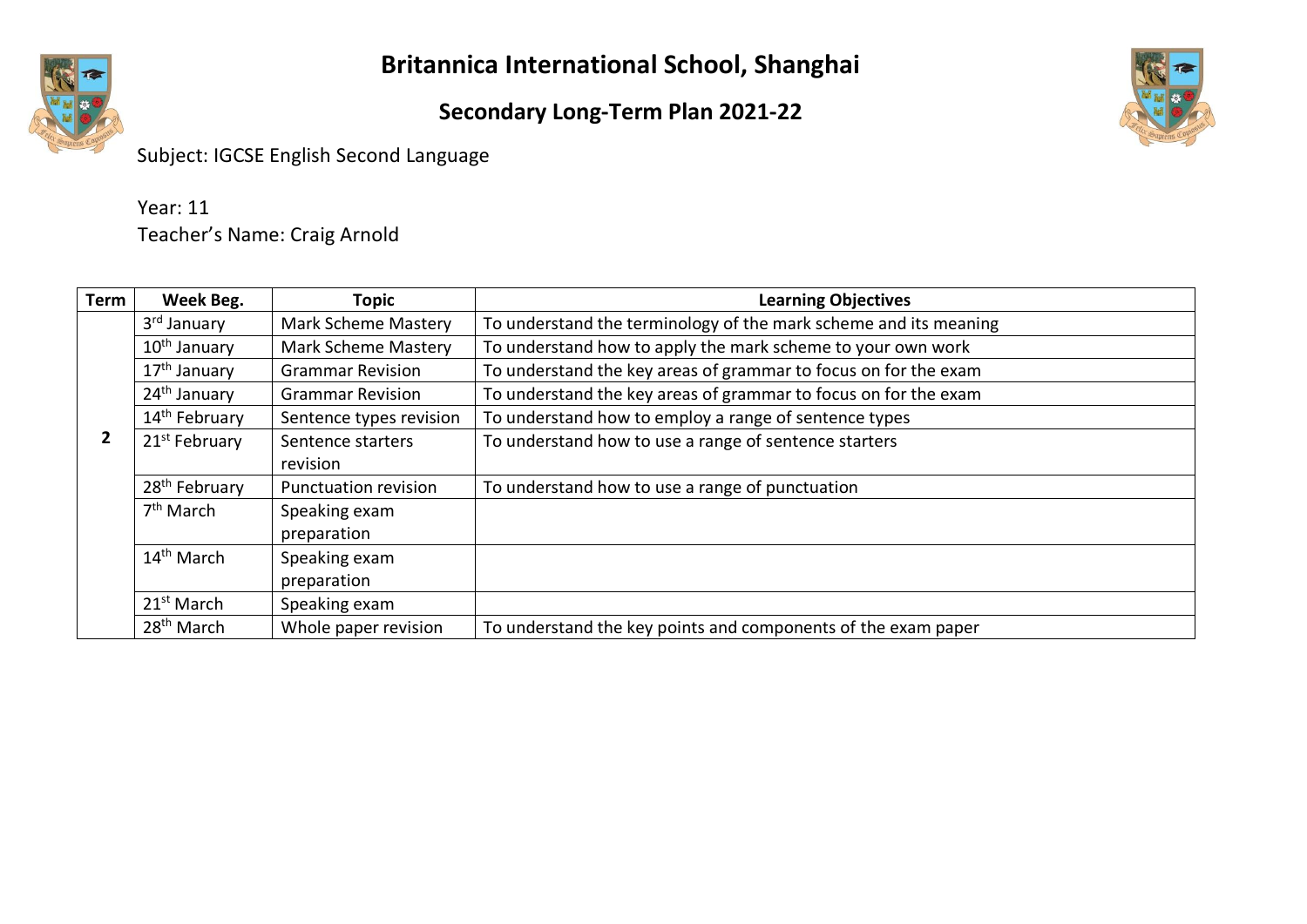

#### **Secondary Long-Term Plan 2021-22**



Subject: Mathematics Year: 11

Teacher's Name: Mr Cox

| <b>Term</b>    | Week Beg.                 | <b>Topic</b>       | <b>Learning Objectives</b>                                        |
|----------------|---------------------------|--------------------|-------------------------------------------------------------------|
|                | 3rd January               | Standard Form      | Standard form                                                     |
|                |                           |                    | Calculating with standard form<br>$\bullet$                       |
|                | 10 <sup>th</sup> January  | Completing the     | Solving quadratic equations by completing the square<br>$\bullet$ |
|                | 17 <sup>th</sup> January  | Square/Solving     | Simultaneous equations                                            |
|                |                           | Equations          | Linear and non-linear simultaneous equations                      |
|                |                           |                    | Solving inequalities<br>●                                         |
|                | 24 <sup>th</sup> January  | Linear Programming | <b>Graphical inequalities</b><br>$\bullet$                        |
|                |                           |                    | More than one inequality                                          |
|                |                           |                    | Linear programming                                                |
|                | 14 <sup>th</sup> February | <b>Functions</b>   | <b>Function notation</b><br>●                                     |
|                |                           |                    | Inverse functions                                                 |
|                |                           |                    | Composite functions                                               |
| $\overline{2}$ |                           |                    | More about composite functions                                    |
|                | 21 <sup>st</sup> February | Trigonometry II    | Applications of trigonometric ratios<br>$\bullet$                 |
|                |                           |                    | Problems in 3 dimensions<br>0                                     |
|                |                           |                    | Sine and cosine of obtuse angles                                  |
|                |                           |                    | The sine rule and the cosine rule<br>0                            |
|                |                           |                    | Using sine to find the area of a triangle                         |
|                |                           |                    | Sine, cosine and tangent of any angle<br>●                        |
|                | 28 <sup>th</sup> February | Vectors            | Introduction to vectors<br>0                                      |
|                |                           |                    | Using vectors                                                     |
|                |                           |                    | The magnitude of a vector<br>●                                    |
|                | 7 <sup>th</sup> March     | Probability        | The probability scale<br>$\bullet$                                |
|                |                           |                    | Calculating probabilities                                         |
|                |                           |                    | Probability an event will not happen                              |
|                |                           |                    | Probability in practise                                           |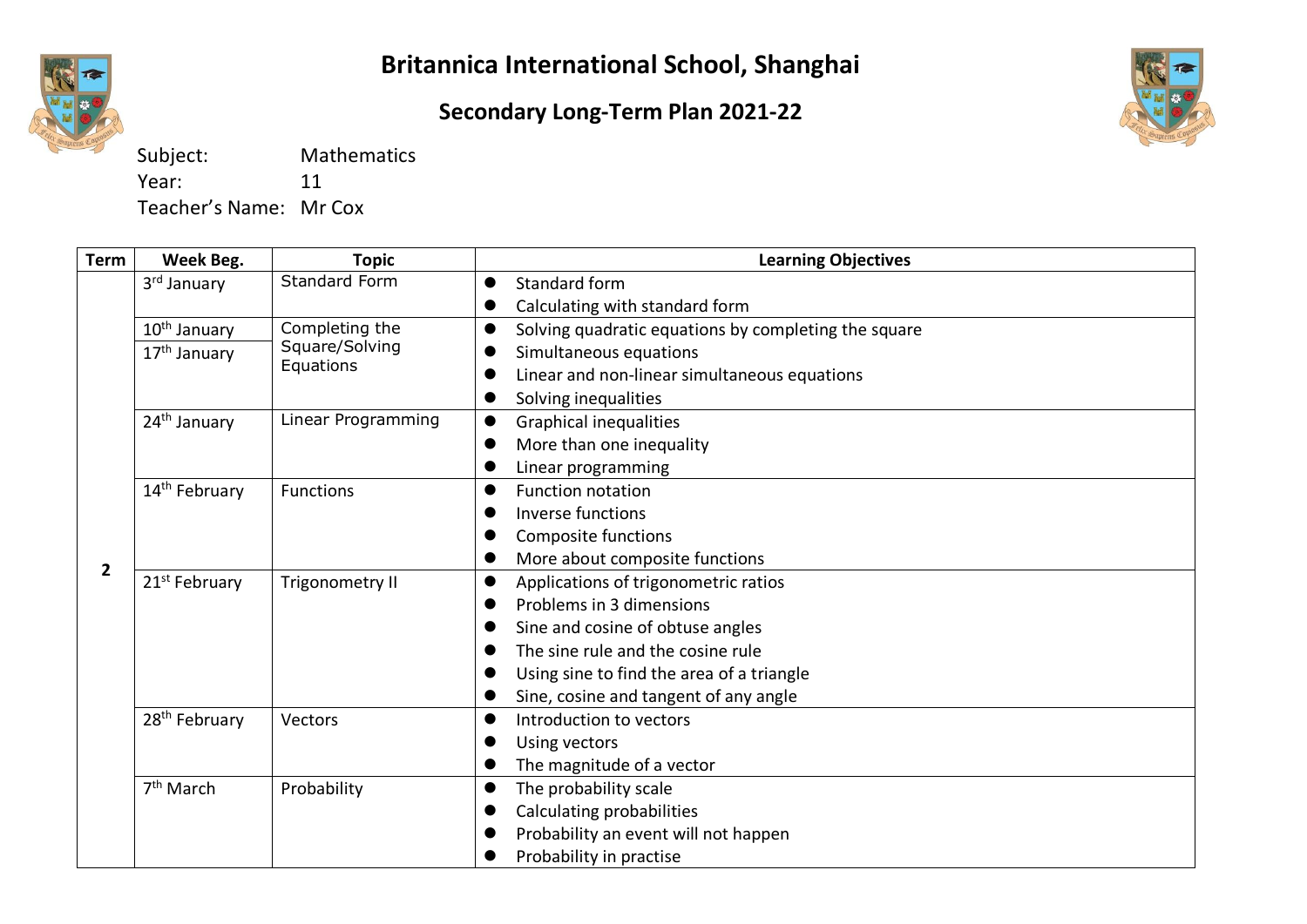

### **Secondary Long-Term Plan 2021-22**



Subject: Mathematics Year: 11 Teacher's Name: Mr Cox

|                        |                        | Using Venn diagrams             |
|------------------------|------------------------|---------------------------------|
|                        |                        | Possibility diagrams            |
|                        |                        | Tree diagrams<br>▼              |
|                        |                        | Conditional probability         |
| $14^{\text{th}}$ March | <b>Transformations</b> | <b>Translations</b>             |
|                        |                        | Reflections                     |
|                        |                        | Rotations                       |
|                        |                        | Enlargements                    |
|                        |                        | <b>Combined Transformations</b> |
| 21 <sup>st</sup> March | Differentiation        | The gradient of a curve         |
| 28 <sup>th</sup> March |                        | More complex curves             |
|                        |                        | Turning points                  |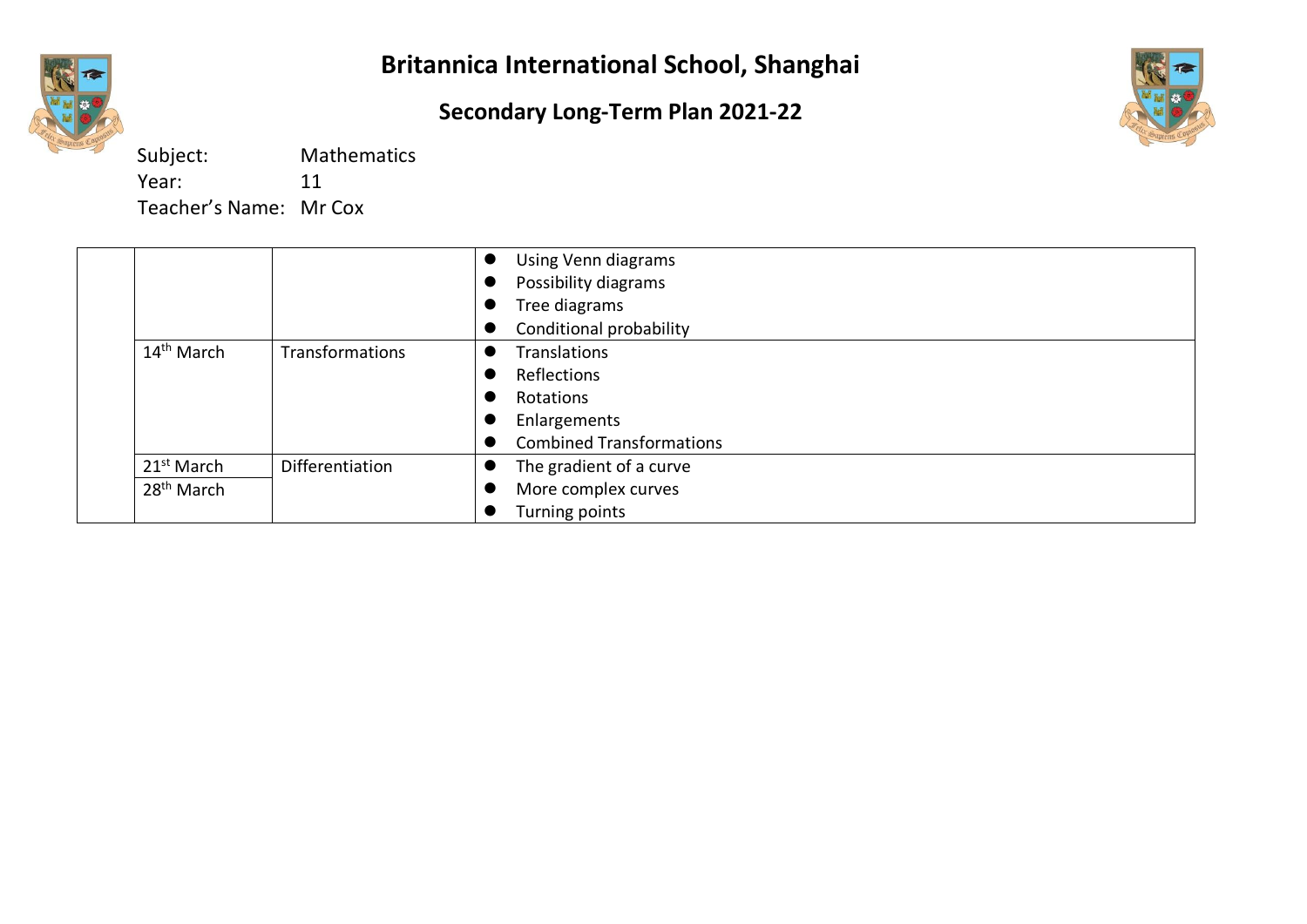

Subject: Year:

Coordinated Sciences

Teacher's Name:

**Britannica International School, Shanghai**

**Secondary Long-Term Plan 2021-22**



**Term Week Beg. Topic Learning Objectives 2** 3rd January C8.1 The characteristic properties of acids and bases 1 Describe neutrality and relative acidity and alkalinity in terms of pH (whole numbers only) measured using Universal Indicator 2 Describe the characteristic properties of acids (exemplified by dilute hydrochloric acid and dilute sulfuric acid) including their effect on litmus paper and their reactions with metals, bases and carbonates 3 Describe the characteristic properties of bases including their effect on litmus paper and their reactions with acids and ammonium salts C11.4 Nitrogen and fertilisers C8.1 The characteristic properties of acids and bases **2 Describe the displacement of ammonia from its salts 5 Define acids and bases in terms of proton transfer, limited to aqueous solutions**  $10<sup>th</sup>$  January  $\begin{array}{|l}$  C8.2 Types of oxides  $\begin{array}{|l} \hline \end{array}$  1 Classify oxides as either acidic or basic, related to the metallic and non-metallic character **2 Further classify other oxides as neutral or amphoteric** C13 Carbonates 1 Describe the manufacture of lime (calcium oxide) from limestone (calcium carbonate) in terms of the chemical reactions involved, and the use of limestone in treating acidic soil and neutralising acidic industrial waste products 2 Describe the thermal decomposition of calcium carbonate (limestone) C8.1 The characteristic properties of acids and bases 4 Describe and explain the importance of controlling acidity in soil  $17<sup>th</sup>$  January  $\vert$  C8.3 Preparation of salts  $\vert$  1 Describe the preparation, separation and purification of salts using techniques specified in Section C2.3 and the reactions specified in Section C8.1 **2 Suggest a method of making a given salt from suitable starting material, given appropriate information, including precipitation**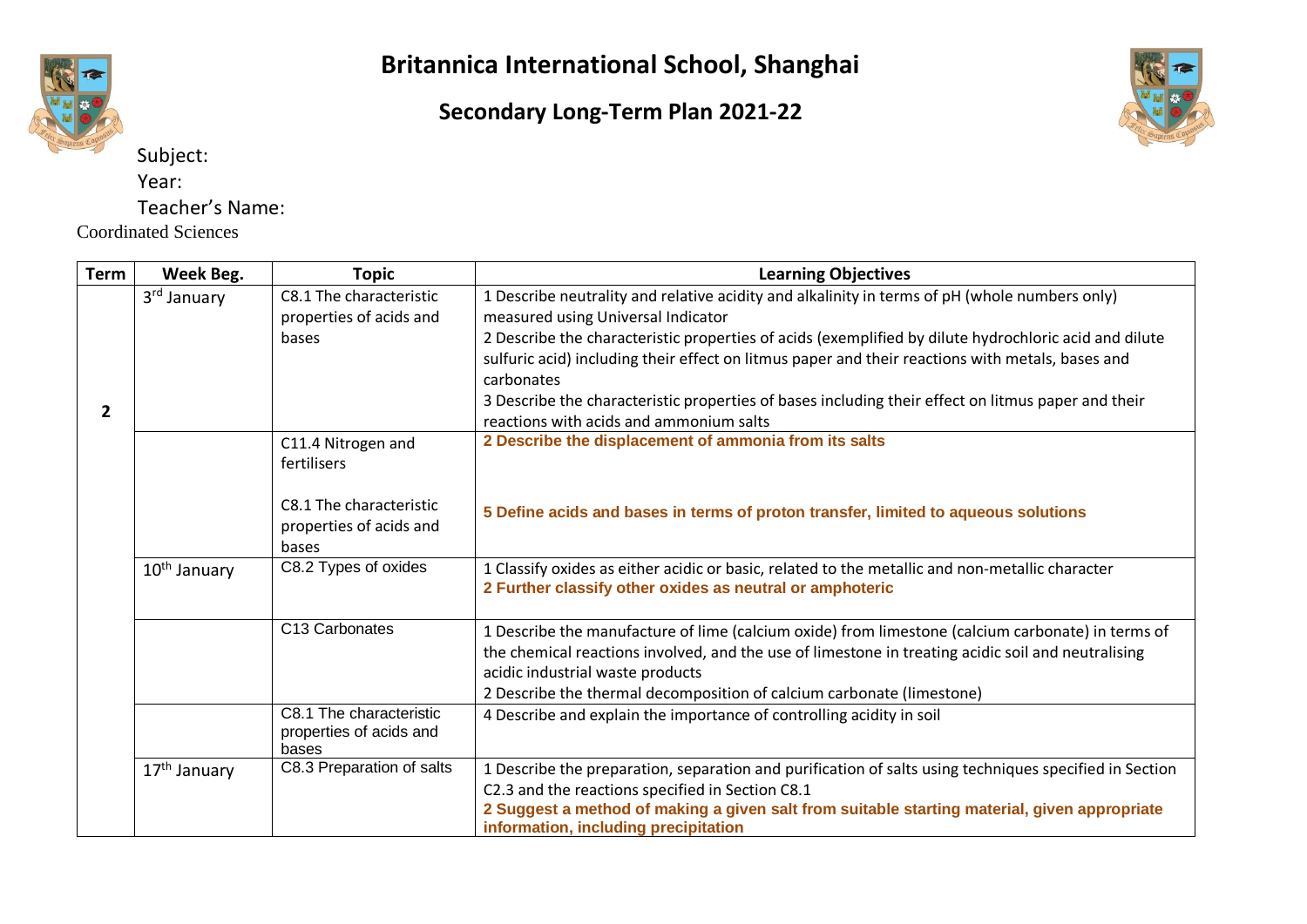

Subject:

Year:

Teacher's Name:

#### C8.4 Identification of ions and gases 1 Describe and use the following tests to identify: • *aqueous cations*: ammonium, calcium, copper(II), iron(II), iron(III) and zinc, using aqueous sodium hydroxide and aqueous ammonia as appropriate (formulae of complex ions are **not** required) • *cations*: flame tests to identify lithium, sodium, potassium and copper(II) • *anions*: carbonate (by reaction with dilute acid and then limewater), chloride and bromide (by reaction under acidic conditions with aqueous silver nitrate), nitrate (by reduction with aluminium), and sulfate (by reaction under acidic conditions with aqueous barium ions) • *gases*: ammonia (using damp red litmus paper), carbon dioxide (using limewater), chlorine (using damp litmus paper), hydrogen (using a lighted splint), oxygen (using a glowing splint)  $24<sup>th</sup>$  January  $\vert$  C7.1 Rate (speed) of reaction 4 Describe the effect of concentration, particle size, catalysts and temperature on the rate of reactions 1 Describe practical methods for investigating the rate of a reaction which produces a gas 2 Interpret data obtained from experiments concerned with rate of reaction **3 Suggest suitable apparatus, given information, for experiments, including collection of gases and measurement of rates of reaction 5 Describe and explain the effect of changing concentration in terms of frequency of collisions between reacting particles 6 Describe and explain the effect of changing temperature in terms of the frequency of collisions between reacting particles and more colliding particles possessing the minimum energy (activation energy) to react.** 7 Describe how concentration, temperature and surface area create a danger of explosive combustion with fine powders, (e.g. flour mills) and gases (e.g. methane in mines) 14<sup>th</sup> February C14.1 Names of compounds 1 Name and draw the structures of methane, ethane, ethene and ethanol **3 Name and draw the structures of the unbranched alkanes and alkenes (not** *cis-trans***), containing up to four carbon atoms per molecule** 2 State the type of compound present, given a chemical name ending in -*ane*, *-ene* and *-ol* or a molecular structure C14.3 Homologous series **1 Describe the homologous series of alkanes and alkenes as families of compounds with the**

**same general formula and similar chemical properties**

**Britannica International School, Shanghai**

#### **Secondary Long-Term Plan 2021-22**

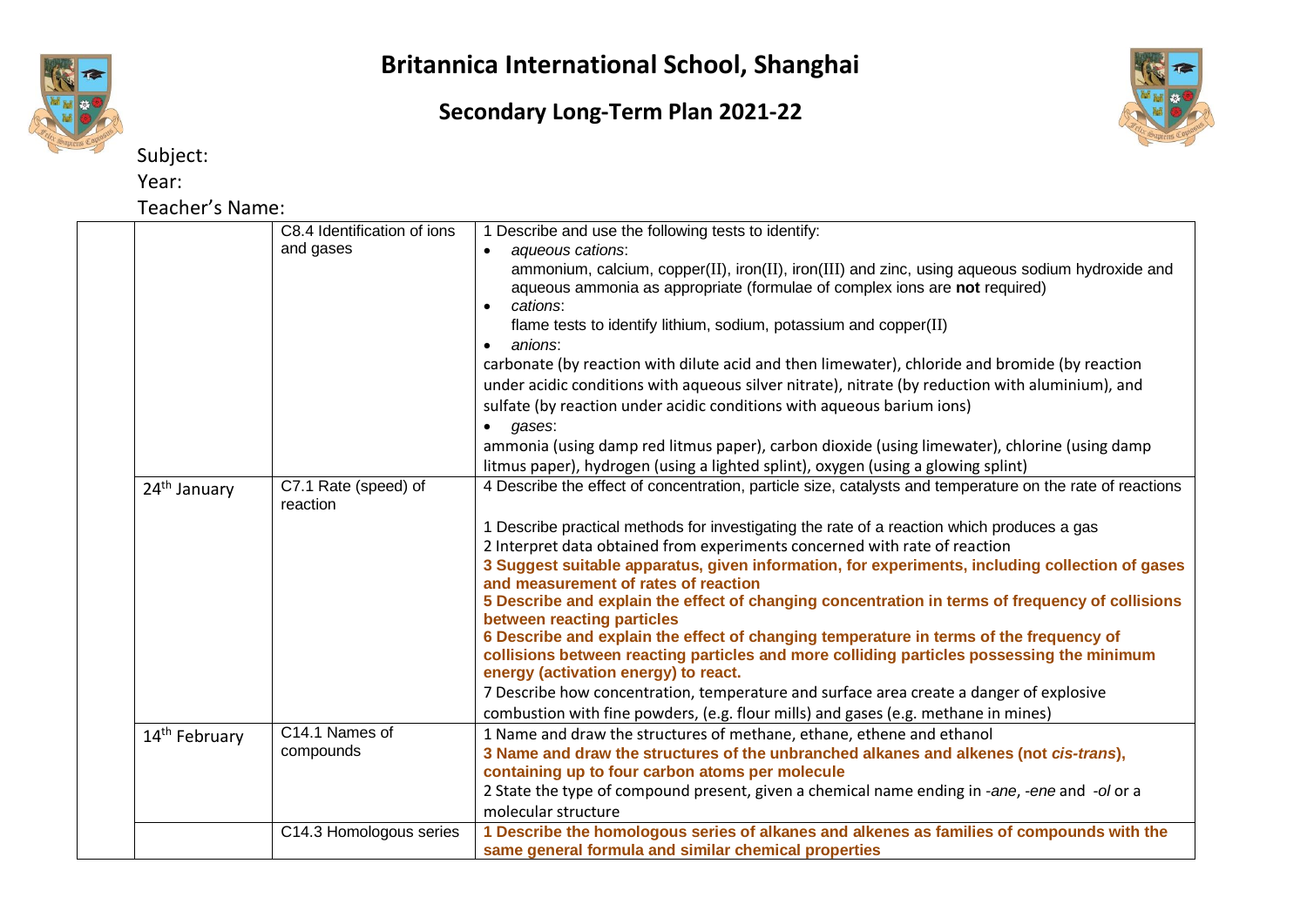

## **Secondary Long-Term Plan 2021-22**



Subject:

Year:

Teacher's Name:

|                           | C14.2 Fuels     | 1 State that coal, natural gas and petroleum are fossil fuels that produce carbon dioxide on                      |
|---------------------------|-----------------|-------------------------------------------------------------------------------------------------------------------|
|                           |                 | combustion                                                                                                        |
|                           |                 | 2 Name methane as the main constituent of natural gas                                                             |
|                           |                 | 3 Describe petroleum as a mixture of hydrocarbons and its separation into useful fractions by                     |
|                           |                 | fractional distillation                                                                                           |
|                           |                 | 4 Describe the properties of molecules within a fraction                                                          |
|                           |                 | 5 Name the uses of the fractions as:                                                                              |
|                           |                 | refinery gas for bottled gas for heating and cooking                                                              |
|                           |                 | gasoline fraction for fuel (petrol) in cars                                                                       |
|                           |                 | naphtha fraction as a feedstock for making chemicals<br>$\equiv$                                                  |
|                           |                 | diesel oil/gas oil for fuel in diesel engines                                                                     |
|                           |                 | bitumen for road surfaces                                                                                         |
| 21 <sup>st</sup> February | C14.4 Alkanes   | 2 Describe the properties of alkanes (exemplified by methane) as being generally unreactive,                      |
|                           |                 | except in terms of burning<br>3 Describe the complete combustion of hydrocarbons to give carbon dioxide and water |
|                           | C14.5 Alkenes   | 1 Describe alkenes as unsaturated hydrocarbons whose molecules contain one double                                 |
|                           |                 | covalent bond                                                                                                     |
|                           |                 | 2 State that cracking is a reaction that produces alkenes                                                         |
|                           |                 | 3 Describe the formation of smaller alkanes, alkenes and hydrogen by the cracking of larger                       |
|                           |                 | alkane molecules and state the conditions required for cracking                                                   |
|                           |                 | 5 Describe the properties of alkenes in terms of addition reactions with bromine, hydrogen and                    |
|                           |                 | steam, exemplified by ethene                                                                                      |
|                           |                 | 4 Recognise saturated and unsaturated hydrocarbons:                                                               |
|                           |                 | from molecular structures                                                                                         |
|                           |                 | by their reaction with aqueous bromine                                                                            |
| 28 <sup>th</sup> February | C14.8 Synthetic | 1 Describe the formation of poly(ethene) as an example of addition polymerisation of monomer                      |
|                           | polymers        | units                                                                                                             |
|                           | C14.6 Alcohols  | 1 State that ethanol may be formed by fermentation and by reaction between ethane and steam                       |
|                           |                 | 2 Describe the formation of ethanol by fermentation and the catalytic addition of steam to ethene                 |
|                           |                 | 3 Describe the complete combustion of ethanol to give carbon dioxide and water                                    |
|                           |                 | 4 State the uses of ethanol as a solvent and as a fuel                                                            |
|                           | C14.7 Polymers  | 1 Define polymers as long chain molecules formed from small units (monomers)                                      |
|                           |                 | 2 Understand that different polymers have different units and/or different linkages                               |
|                           |                 |                                                                                                                   |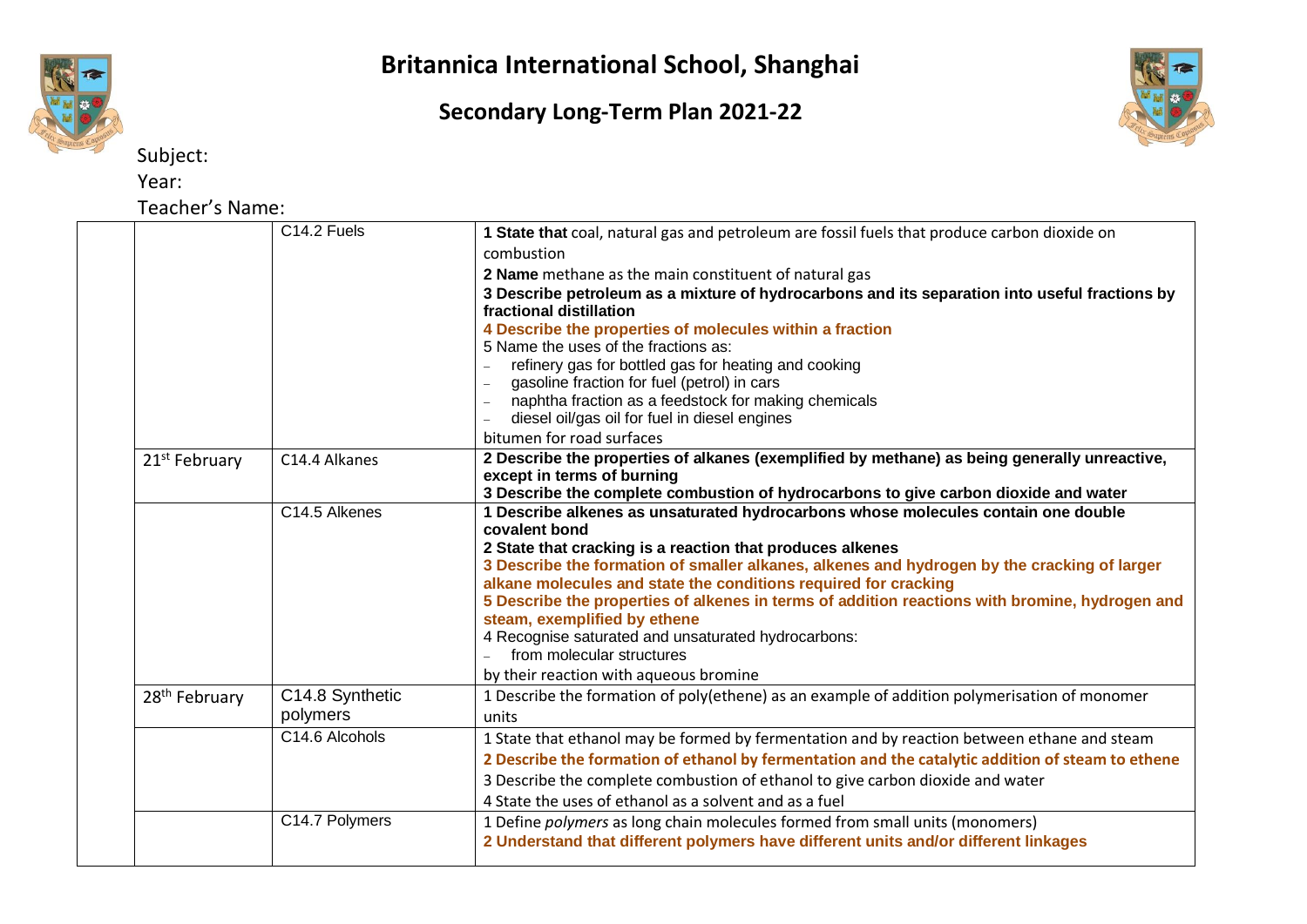

## **Secondary Long-Term Plan 2021-22**



Subject:

Year:

Teacher's Name:

|  |                        | C14.8 Synthetic polymers                      |                                                                                                                                                                                                                                                                                                                 |
|--|------------------------|-----------------------------------------------|-----------------------------------------------------------------------------------------------------------------------------------------------------------------------------------------------------------------------------------------------------------------------------------------------------------------|
|  |                        |                                               | 2 Deduce the structure of the polymer product from a given alkene and vice versa<br>3 Explain the differences between condensation and addition polymerisation<br>4 Describe the formation of a simple condensation polymer exemplified by nylon (a<br>polyamide), the structure of nylon being represented as: |
|  |                        |                                               |                                                                                                                                                                                                                                                                                                                 |
|  | 7 <sup>th</sup> March  | C7.2 Redox                                    | 1 Describe oxidation and reduction in chemical reactions in terms of oxygen loss/gain (Oxidation state                                                                                                                                                                                                          |
|  |                        |                                               | limited to its use to name ions, e.g. iron(II), iron(III), copper(II))                                                                                                                                                                                                                                          |
|  |                        |                                               | 2 Define redox in terms of electron transfer, and identify such reactions from given                                                                                                                                                                                                                            |
|  |                        |                                               | information, which could include simple equations                                                                                                                                                                                                                                                               |
|  |                        |                                               | 3 Define and identify an oxidising agent as a substance which oxidises another substance                                                                                                                                                                                                                        |
|  |                        |                                               | during a redox reaction and a reducing agent as a substance which reduces another<br>substance during a redox reaction                                                                                                                                                                                          |
|  |                        | C5 Electricity and                            | 1 Define electrolysis as the breakdown of an ionic compound when molten or in aqueous solution by                                                                                                                                                                                                               |
|  | chemistry              |                                               | the passage of electricity                                                                                                                                                                                                                                                                                      |
|  |                        |                                               | 2 Use the terms inert electrode, electrolyte, anode and cathode                                                                                                                                                                                                                                                 |
|  |                        |                                               | 4 Describe the electrode products and the observations made, using inert electrodes (platinum or                                                                                                                                                                                                                |
|  |                        |                                               | carbon). in the electrolysis of:                                                                                                                                                                                                                                                                                |
|  |                        |                                               | $\circ$ molten lead(II) bromide                                                                                                                                                                                                                                                                                 |
|  |                        |                                               | concentrated aqueous sodium chloride                                                                                                                                                                                                                                                                            |
|  |                        |                                               | $\circ$ dilute sulfuric acid                                                                                                                                                                                                                                                                                    |
|  |                        |                                               | 5 State the general principle that metals or hydrogen are formed at the negative electrode                                                                                                                                                                                                                      |
|  |                        |                                               | (cathode), and that non-metals (other than hydrogen) are formed at the positive electrode<br>(anode)                                                                                                                                                                                                            |
|  |                        |                                               | 9 Predict the products of the electrolysis of a specified molten binary compound                                                                                                                                                                                                                                |
|  |                        |                                               | 7 Construct simple ionic half-equations for the formation of elements at the cathode                                                                                                                                                                                                                            |
|  |                        | C10.3 Extraction of metals<br>from their ores | 3 Know that aluminium is extracted from the ore bauxite by electrolysis                                                                                                                                                                                                                                         |
|  | 14 <sup>th</sup> March | C5 Electricity and<br>chemistry               | 10 Describe, in outline, the manufacture of aluminium from pure aluminium oxide in molten<br>cryolite (Starting materials and essential conditions should be given but not technical details<br>or diagrams.)                                                                                                   |
|  |                        |                                               |                                                                                                                                                                                                                                                                                                                 |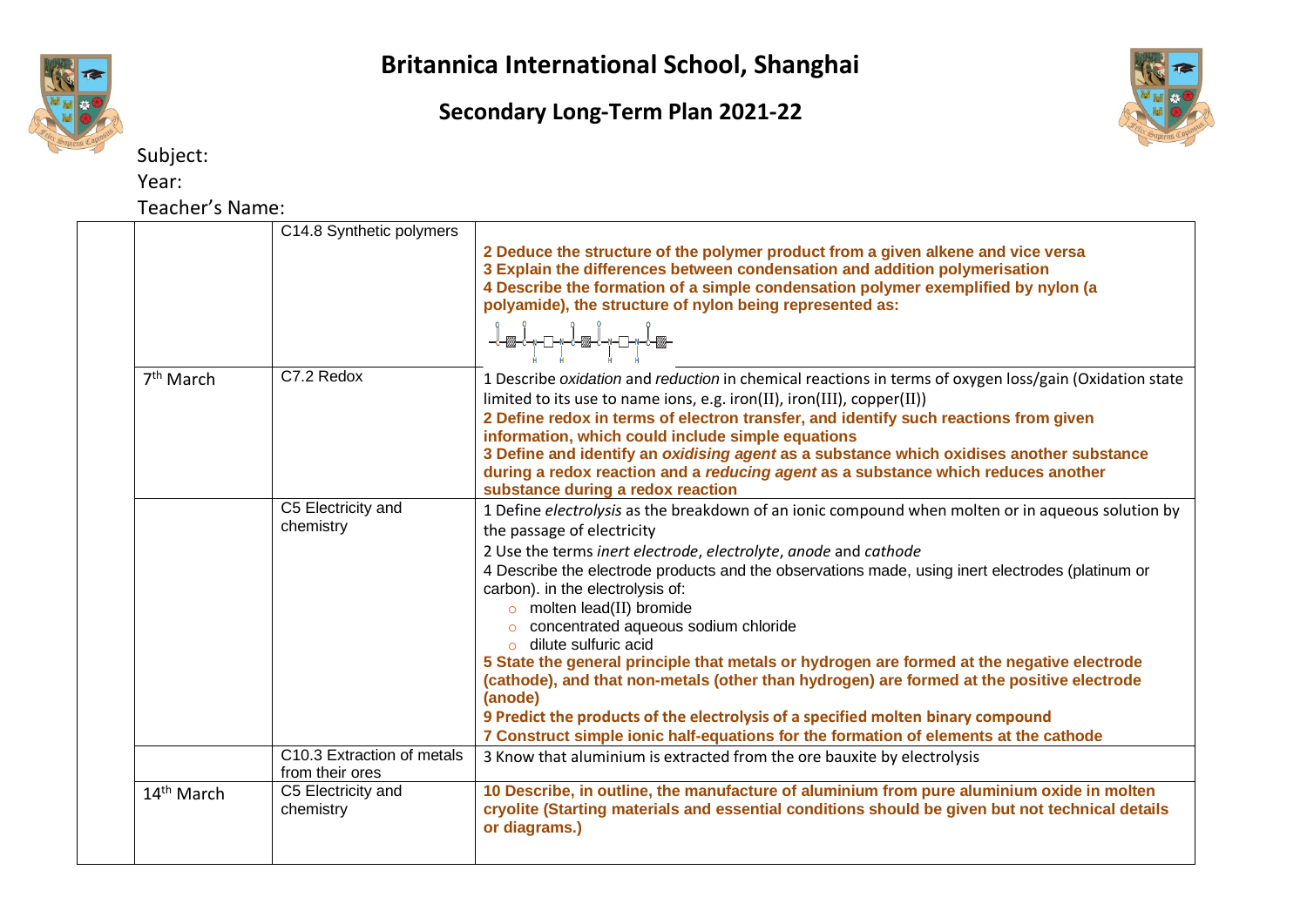

Subject:

Year:

Teacher's Name:

# **Britannica International School, Shanghai**

#### **Secondary Long-Term Plan 2021-22**



| CUCILIC JIVOIIIC       |                                       |                                                                                                                                                                                                                                                                                                                                                                                                                                                                                                                                                                                    |
|------------------------|---------------------------------------|------------------------------------------------------------------------------------------------------------------------------------------------------------------------------------------------------------------------------------------------------------------------------------------------------------------------------------------------------------------------------------------------------------------------------------------------------------------------------------------------------------------------------------------------------------------------------------|
|                        |                                       | 3 Describe electrolysis in terms of the ions present and the reactions at the electrodes in terms<br>of gain of electrons by cations and loss of electrons by anions to form atoms<br>10 Describe, in outline, the manufacture of chlorine, hydrogen and sodium hydroxide from<br>concentrated aqueous sodium chloride (Starting materials and essential conditions should be<br>given but not technical details or diagrams.)                                                                                                                                                     |
|                        | <b>C9.3 Group properties</b>          | 3 Describe the halogens, chlorine, bromine and iodine in Group VII, as a collection of diatomic non-<br>metals showing a trend in colour and physical state<br>4 State the reaction of chlorine, bromine and iodine with other halide ions<br>5 Predict the properties of other elements in Group VII, given data where appropriate<br>8 Describe electroplating with copper<br>6 Relate the products of electrolysis to the electrolyte and electrodes used, exemplified by the<br>specific examples in the Core together with aqueous copper(II) sulfate using carbon electrodes |
| 21 <sup>st</sup> March | C3.1 Physical and chemical<br>changes | and using copper electrodes (as used in the refining of copper)<br>2 Understand that some chemical reactions can be reversed by changing the reaction conditions<br>(limited to the effects of heat and water on hydrated and anhydrous copper(II) sulfate and cobalt(II)<br>chloride.) (Concept of equilibrium is not required.)                                                                                                                                                                                                                                                  |
|                        | C11.4 Nitrogen and<br>fertilisers     | 3 Describe and explain the essential conditions for the manufacture of ammonia by the Haber<br>process including the sources of the hydrogen and nitrogen, i.e. hydrocarbons or steam and<br><b>air</b><br>2 Describe the need for nitrogen-, phosphorus- and potassium-containing fertilisers                                                                                                                                                                                                                                                                                     |
|                        | C12 Sulfur                            | 1 Name the use of sulfur in the manufacture of sulfuric acid<br>2 Describe the manufacture of sulfuric acid by the Contact process, including essential<br>conditions and reactions                                                                                                                                                                                                                                                                                                                                                                                                |
| 28 <sup>th</sup> March | Revision                              |                                                                                                                                                                                                                                                                                                                                                                                                                                                                                                                                                                                    |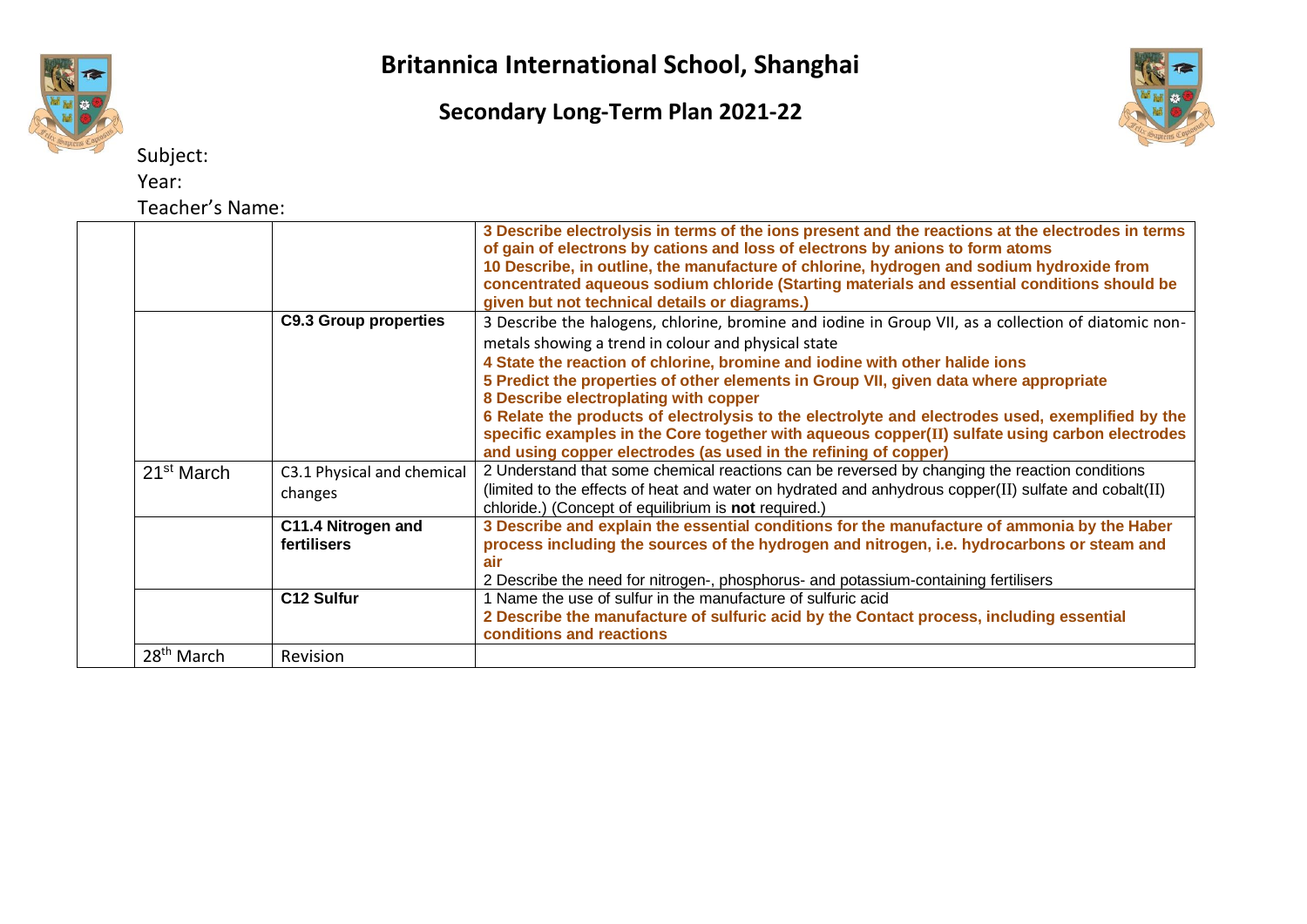





Subject: History Year: 11

Teacher's Name: Chris Davis

| <b>Term</b> | Week Beg.                 | Topic                | <b>Learning Objectives</b>                                                         |
|-------------|---------------------------|----------------------|------------------------------------------------------------------------------------|
|             | 3 <sup>rd</sup> January   | Why was war not over | Describe how the Schlieffen Plan was intended to work                              |
|             | 10 <sup>th</sup> January  | by December 1914?    | Explain the importance of Belgium's reaction to the Schlieffen Plan                |
|             |                           | <b>GULF WAR!</b>     | Evaluate the success of the BEF                                                    |
|             | 17 <sup>th</sup> January  |                      | Explain why both sides introduced trenches                                         |
|             | 24 <sup>th</sup> January  | Why was there        | Explain why the war became bogged down in the trenches                             |
|             | 14 <sup>th</sup> February | stalemate on the     | Describe living and fighting in the trenches                                       |
|             | 21 <sup>st</sup> February | Western front?       | Evaluate the importance of new developments e.g. tanks, machine guns aircraft, gas |
|             |                           |                      | Evaluate the significance of the Battles of Verdun and the Somme                   |
|             | 28 <sup>th</sup> February | How important were   | Evaluate who won the war at sea                                                    |
|             | 7 <sup>th</sup> March     | the other fronts?    | Explain why the Gallipoli campaign failed                                          |
|             | 14 <sup>th</sup> March    |                      | Explain why Russia left the war                                                    |
|             |                           |                      | Evaluate the war's impact on civilian populations                                  |
|             | 21 <sup>st</sup> March    | Why did Germany ask  | Evaluate the importance of America's entry into the war                            |
|             | 28 <sup>th</sup> March    | for an armistice?    | Explain why the German offensive of 1918 failed                                    |
|             |                           |                      | Explain why revolution broke out in Germany                                        |
|             |                           |                      | Explain why the armistice was signed                                               |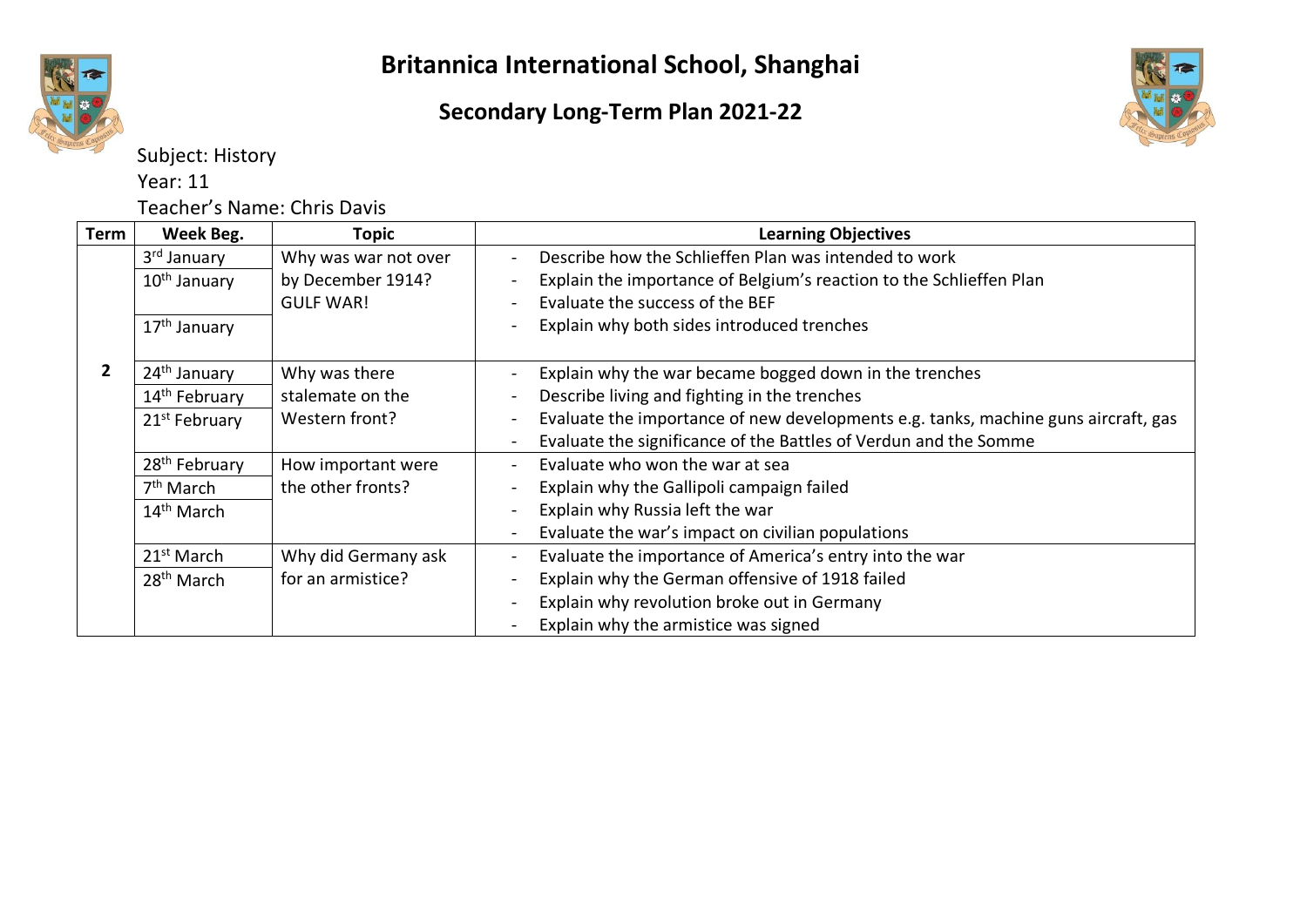

#### **Secondary Weekly Plan 2021-22**



Subject: Computer Science Year: 11 Teacher's Name: Laurence Bell

| <b>Term</b>    | Week Beg.                 | <b>Topic</b>                             | <b>Learning Objectives</b>                                                                                           |
|----------------|---------------------------|------------------------------------------|----------------------------------------------------------------------------------------------------------------------|
|                | 3 <sup>rd</sup> January   | <b>Graphs and Charts:</b>                | • Produce a graph or chart from the given data                                                                       |
|                |                           |                                          | • select data to produce a graph/chart, including: using continuous data, non-continuous data, and                   |
|                |                           |                                          | specified data ranges where necessary.                                                                               |
|                |                           |                                          | • select the graph or chart type to match the required purpose and meet the needs of the audience.                   |
|                |                           |                                          | • add a second data series to a chart, as necessary, add a second axis to a chart, as necessary.                     |
| $\overline{2}$ | 10 <sup>th</sup> January  | <b>Graphs and Charts:</b>                | • enhance the appearance of a graph or chart, including: changing the colour scheme                                  |
|                |                           |                                          | • fill patterns                                                                                                      |
|                |                           |                                          | • extracting a pie chart sector to meet the needs of the audience.                                                   |
|                | 17 <sup>th</sup> January  | File management:                         | Save and print files in a variety of formats, including: a draft document, final copy, email, file<br>$\bullet$      |
|                |                           | <b>Manage files effectively</b>          | attachment, screen shots, database reports, data table, graph/chart, a web page in browser view,                     |
|                |                           |                                          | a web page in HTML view                                                                                              |
|                |                           |                                          | Save and export data into file formats for your applications packages, e.g. .doc, .docx, .xls, .sdb,<br>$\bullet$    |
|                |                           |                                          | .sdc, .rtf, .ppt                                                                                                     |
|                |                           |                                          | Explain why generic file formats are needed<br>٠                                                                     |
|                |                           |                                          | Save and export data into generic file formats, including: .csv, .txt, .rtf, .pdf, .css, .htm                        |
|                | 24 <sup>th</sup> January  | <b>Data Manipulation:</b>                | define the terms flat-file database and relational database.<br>$\bullet$                                            |
|                |                           | <b>Use MS ACCESS software</b>            | explain where it would be appropriate to select a flat-file database or a relational database.<br>$\bullet$          |
|                |                           | tools to create an                       | assign appropriate data types to fields, including: text, numeric, (integer, decimal, percentage,<br>$\bullet$       |
|                |                           | appropriate database<br>record structure | currency), date/time, Boolean/logical (-1/0, yes/no, true/false)                                                     |
|                |                           | <b>Data Manipulation:</b>                |                                                                                                                      |
|                | 14 <sup>th</sup> February |                                          | identify the structure of external data with different file types, including: .csv, .txt, .rtf<br>$\bullet$          |
|                |                           |                                          | locate, open and import data from an existing file<br>$\bullet$                                                      |
|                |                           |                                          | define and understand the terms primary key and foreign key and their role in a relational<br>$\bullet$<br>database  |
|                |                           |                                          | create a relationship between two or three tables<br>$\bullet$                                                       |
|                |                           |                                          | discuss the advantages and disadvantages of using relational tables rather than a flat file<br>$\bullet$<br>database |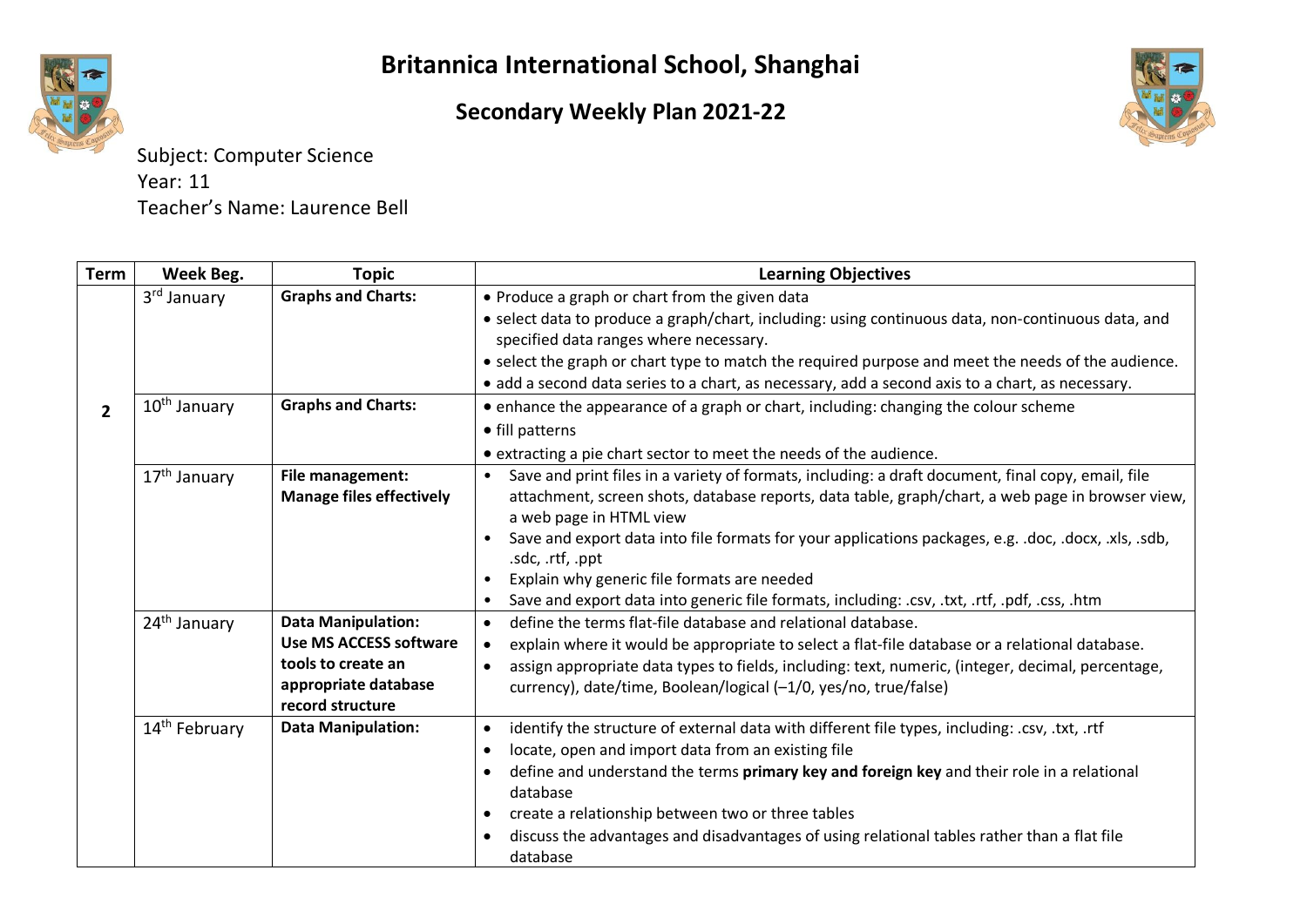#### **Secondary Long-Term Plan 2021-22**



Subject: IGCSE Business Studies Year: 11 Teacher's Name: Mr. M. L. O'Brien

| Term           | Week Beg.                 | <b>Topic</b>                                  | <b>Learning Objectives</b>                                                                                                            |
|----------------|---------------------------|-----------------------------------------------|---------------------------------------------------------------------------------------------------------------------------------------|
|                | 3 <sup>rd</sup> January   | Income Statements:                            | How a profit is made                                                                                                                  |
|                |                           | What profit is and why it                     | Importance of profit to private sector businesses, e.g. reward for risk-taking/enterprise, source of<br>finance                       |
|                |                           | is important                                  | Difference between profit and cash                                                                                                    |
|                | 10 <sup>th</sup> January  | Income statements                             | Main features of an income statement, e.g. revenue, cost of sales, gross profit, profit and retained                                  |
|                |                           |                                               | profit                                                                                                                                |
| $\overline{2}$ |                           |                                               | Use simple income statements in decision making based on profit calculations (constructing income<br>statements will not be assessed) |
|                | 17 <sup>th</sup> January  | SoFP: The main elements                       | The main classifications of assets and liabilities, using examples                                                                    |
|                |                           | of a statement of financial                   |                                                                                                                                       |
|                |                           | position                                      |                                                                                                                                       |
|                | 24 <sup>th</sup> January  | Interpret a simple                            | How a business is financing its activities and what assets it owns, sale of inventories to raise finance                              |
|                |                           | statement of financial                        | (constructing statements of financial position will not be assessed)                                                                  |
|                |                           | position and make                             |                                                                                                                                       |
|                |                           | deductions from it                            |                                                                                                                                       |
|                | 14 <sup>th</sup> February | <b>Analysis of Accounts:</b><br>Profitability | The concept and importance of profitability                                                                                           |
|                | 21 <sup>st</sup> February | Liquidity                                     | The concept and importance of liquidity                                                                                               |
|                | 28 <sup>th</sup> February | How to interpret the                          | Gross profit margin                                                                                                                   |
|                |                           | financial performance of a                    | Profit margin                                                                                                                         |
|                |                           | business by calculating                       | Return on Capital Employed                                                                                                            |
|                |                           | and analysing profitability                   | Current ratio                                                                                                                         |
|                |                           | ratios and liquidity ratios                   | Acid test ratio                                                                                                                       |
|                | $7th$ March               | Why and how accounts                          | Needs of different users of accounts and ratio analysis                                                                               |
|                |                           | are used                                      | How users of accounts and ratio results might use information to help make decisions, e.g., whether                                   |
|                |                           |                                               | to lend to or invest in the business                                                                                                  |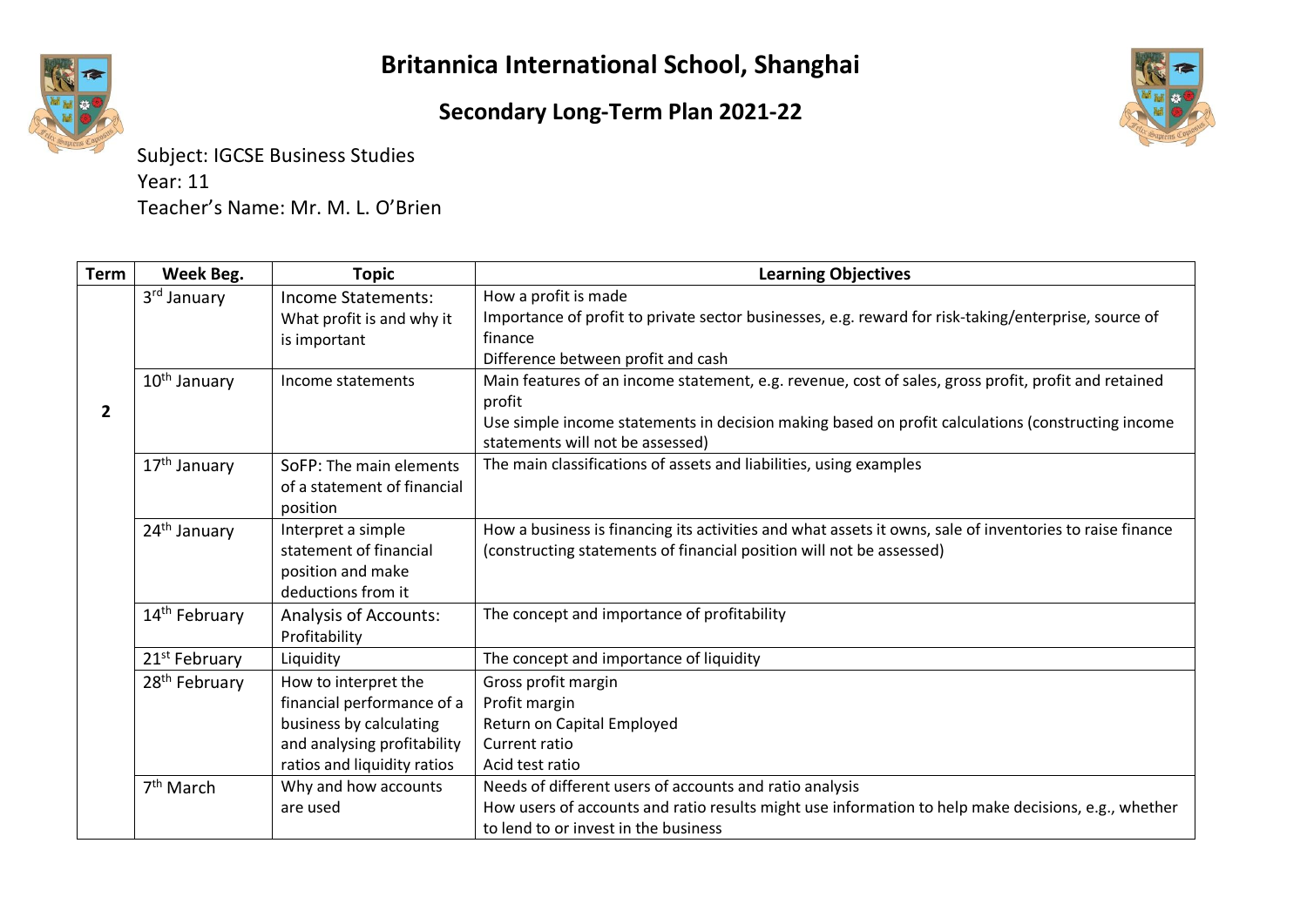



#### Subject: IGCSE Business Studies

Year: 11

#### Teacher's Name: Mr. M. L. O'Brien

| 14 <sup>th</sup> March | <b>Economic Issues:</b>    | Main stages of the business cycle, e.g., growth, boom, recession, slump                           |
|------------------------|----------------------------|---------------------------------------------------------------------------------------------------|
|                        | <b>Business Cycle</b>      | Impact on businesses of changes in employment levels, inflation and Gross Domestic Product (GDP)  |
| 21 <sup>st</sup> March | How government control     | Identify government economic objectives, e.g., increasing Gross Domestic Product (GDP)            |
|                        | over the economy affects   | Impact of changes in taxes and government spending                                                |
|                        | business activity and how  | Impact of changes in interest rates                                                               |
|                        | businesses may respond     | How businesses might respond to these changes                                                     |
| 28 <sup>th</sup> March | Environmental<br>concerns  | How business activity can impact on the environment, e.g., global warming                         |
|                        | and ethical issues as both | The concept of externalities: possible external costs and external benefits of business decisions |
|                        | opportunities<br>and       | Sustainable development; how business activity can contribute to this                             |
|                        | constraints for businesses | How and why business might respond to environmental pressures and opportunities, e.g., pressure   |
|                        |                            | groups                                                                                            |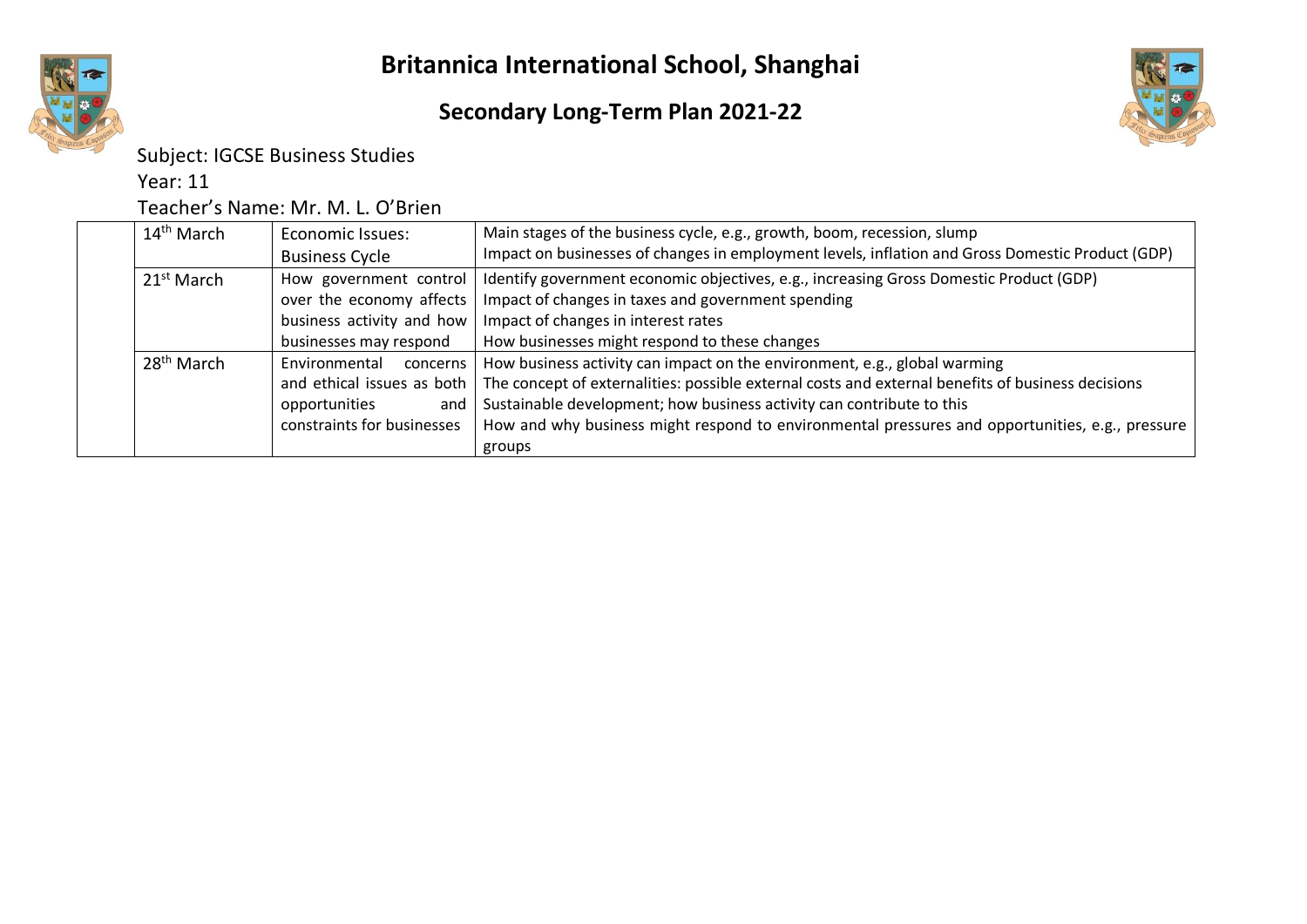**Secondary Weekly Plan 2021-22**



Subject: Computer Science

Year: 11

Teacher's Name: Laurence Bell

| 21 <sup>st</sup> February | <b>Data Manipulation:</b>       | create a calculated field<br>$\bullet$                                                                          |
|---------------------------|---------------------------------|-----------------------------------------------------------------------------------------------------------------|
|                           | Use arithmetic operations       | perform calculations at run time using formulae and functions, including: addition, subtraction,<br>$\bullet$   |
|                           | or numeric functions to         | multiplication, division, sum, average, maximum, minimum, count                                                 |
|                           | perform calculations            | Use suitable software tools to sort data appropriately in a database<br>$\bullet$                               |
|                           | within a database               | sort data using a single criterion and using multiple criteria where necessary, into ascending or<br>$\bullet$  |
|                           |                                 | descending order                                                                                                |
|                           |                                 | Use suitable software tools to search a database to select subsets of data<br>$\bullet$                         |
|                           |                                 | perform suitable searches using a single criterion and using multiple criteria, on different field<br>$\bullet$ |
|                           |                                 | types like alphanumeric, numeric, Boolean                                                                       |
|                           |                                 | perform searches using a variety of operators including: AND, OR, NOT, LIKE, >, <, =, >=, <=, <><br>$\bullet$   |
|                           |                                 | perform searches using wildcards, as appropriate                                                                |
| 28 <sup>th</sup> February | <b>Data Manipulation:</b>       | use functions, including: sum, average, maximum, minimum, integer, rounding, counting,                          |
|                           | Create a data model             | LOOKUP, VLOOKUP, HLOOKUP, IF and nested functions, when necessary.                                              |
|                           |                                 | Sort data using a single criterion and using multiple criteria into ascending or descending order,<br>$\bullet$ |
|                           |                                 | as required.                                                                                                    |
| 7 <sup>th</sup> March     | <b>Web authoring:</b>           | Use SUBLIME TEXT to create the content layer of a web page to meet the needs of the audience.                   |
|                           | Create a web page               | explain the purpose of the head and body sections of a web page.<br>$\bullet$                                   |
|                           |                                 | place appropriate elements in the head section of a web page, including: page title, attached<br>$\bullet$      |
|                           |                                 | stylesheets.                                                                                                    |
|                           |                                 | place appropriate elements in the body section of a web page.<br>$\bullet$                                      |
|                           |                                 | explain why tables are used to structure elements within a web page.<br>$\bullet$                               |
| 14 <sup>th</sup> March    | <b>Web authoring:</b>           | describe the function of a hyperlink.<br>$\bullet$                                                              |
|                           | <b>Create navigation within</b> | describe the concept of a bookmark and methods of creating a bookmark within a web page.<br>$\bullet$           |
|                           | a web page and between          | describe the function of an anchor and why it is rarely seen from the browser view.<br>$\bullet$                |
|                           | web pages.                      | define and understand the terms relative file path and absolute file path.<br>$\bullet$                         |
|                           |                                 | explain why absolute file paths must not be used for hyperlinks to locally saved web<br>$\bullet$               |
|                           |                                 | pages/objects.                                                                                                  |
|                           |                                 | use an object's id attribute to create a bookmark within a web page.<br>$\bullet$                               |
|                           |                                 | create an anchor within a web page.                                                                             |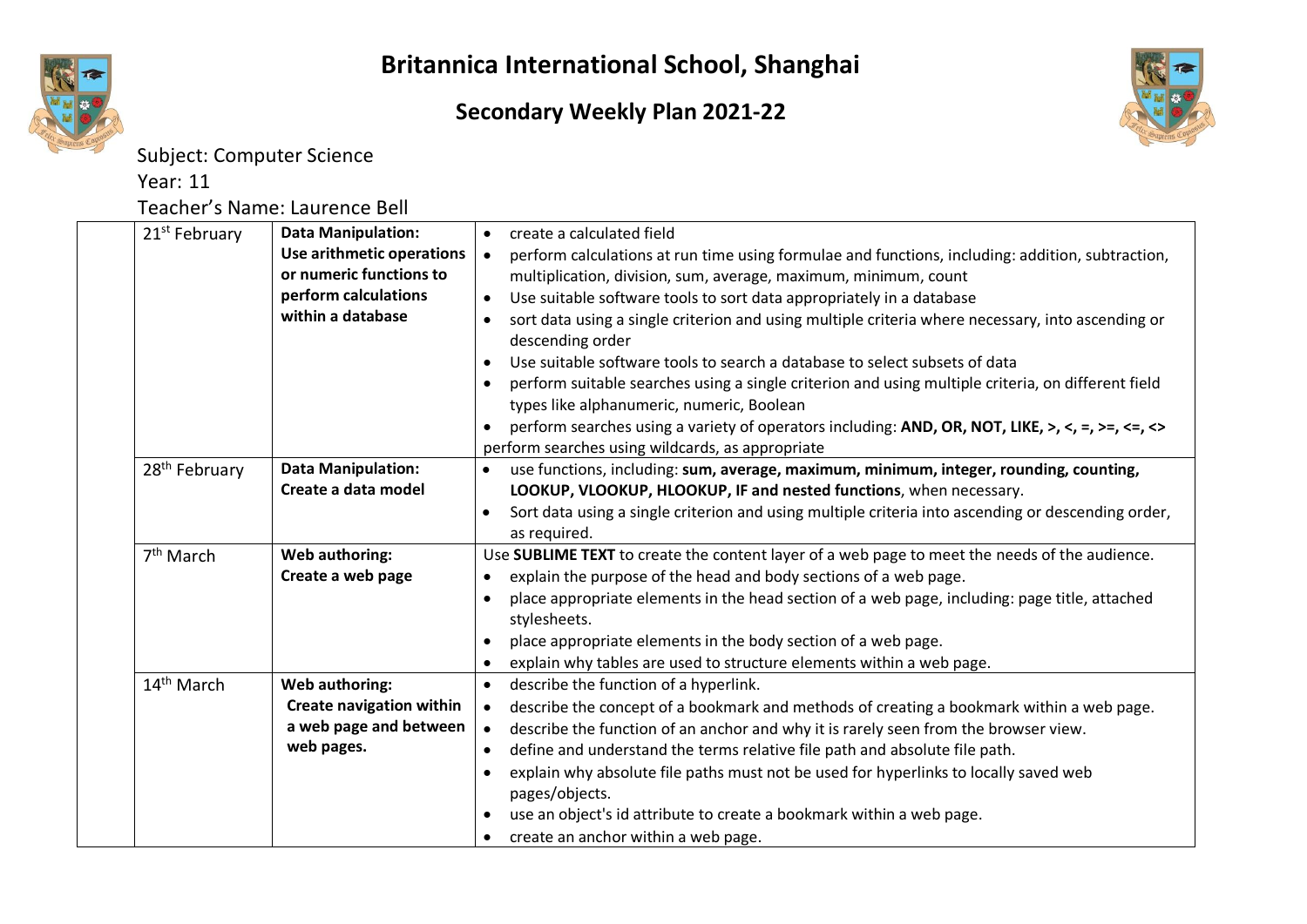#### **Secondary Weekly Plan 2021-22**



Subject: Computer Science

Year: 11

Teacher's Name: Laurence Bell

| 21 <sup>st</sup> March | Input and output devices: | create hyperlinks from: text, images, to: bookmarks on the same page, other locally stored web<br>pages, a website using the URL, send mail to a specified email address, open in a specified<br>location including: the same window, new window<br>Identify input devices and their uses, e.g. keyboard, numeric keypad, pointing devices (such as |
|------------------------|---------------------------|-----------------------------------------------------------------------------------------------------------------------------------------------------------------------------------------------------------------------------------------------------------------------------------------------------------------------------------------------------|
|                        |                           | mouse, touchpad, tracker ball), remote control, joystick/driving wheel, touch screen, scanners,<br>digital cameras, microphone, sensors (general), temperature sensor, pressure sensor, light sensor,  <br>graphics tablet, video camera, web cam                                                                                                   |
| $28th$ March           | <b>Exam Revision:</b>     | Past Papers                                                                                                                                                                                                                                                                                                                                         |
|                        |                           | Paper 1 Theory - Part 1                                                                                                                                                                                                                                                                                                                             |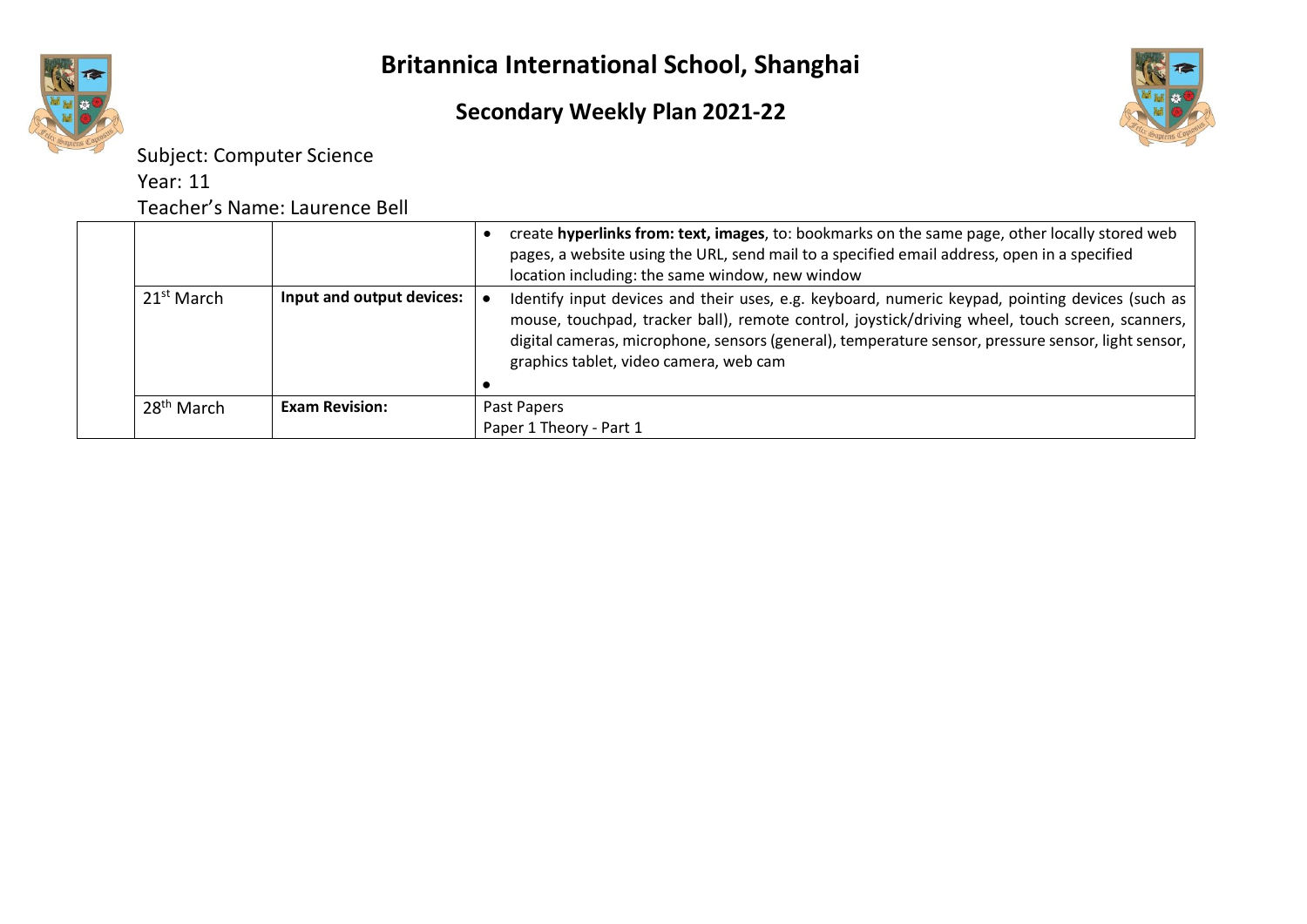

## **Secondary Long-Term Plan 2021-22**



Subject: Physical Education Year: 11-12-13 (Core PE) Teacher's Name: Anthony Chevrier & Jaco Olivier

| <b>Term</b>    | Week Beg.                 | <b>Topic</b>                 | <b>Learning Objectives</b>                                                                                                                                                                                                                                                                                                                      |
|----------------|---------------------------|------------------------------|-------------------------------------------------------------------------------------------------------------------------------------------------------------------------------------------------------------------------------------------------------------------------------------------------------------------------------------------------|
| $\overline{2}$ | 3rd January               | Swimming                     | To learn how to describe and evaluate the quality of their own swimming, and to recognise<br>what needs improving.                                                                                                                                                                                                                              |
|                | 10 <sup>th</sup> January  | Swimming                     | To learn how to describe and evaluate the quality of their peers swimming, and to recognise<br>what needs improving.                                                                                                                                                                                                                            |
|                | 17 <sup>th</sup> January  | Net/Wall                     | To learn how to prepare physically for a game of badminton as well as increase their ability<br>to work well with others.                                                                                                                                                                                                                       |
|                | 24 <sup>th</sup> January  | Net/Wall                     | To learn how to adapt and refine existing skills as well as evaluate the strengths and<br>weaknesses in their own performances and that of others.                                                                                                                                                                                              |
|                | 14 <sup>th</sup> February | Net/Wall                     | To develop their observational skills and abilities in order to offer advice on how to correct<br>technique. To learn the correct scoring system for doubles.                                                                                                                                                                                   |
|                | 21 <sup>st</sup> February | Net/Wall                     | To develop knowledge of different doubles formations as well as further develop knowledge<br>on the rules of the game.                                                                                                                                                                                                                          |
|                | 28 <sup>th</sup> February | Net/Wall                     | To learn and develop key leadership skills through umpiring.                                                                                                                                                                                                                                                                                    |
|                | 7 <sup>th</sup> March     | Net/Wall                     | To learn how to organise/run a round robin tournament both singles and doubles games.                                                                                                                                                                                                                                                           |
|                | 14 <sup>th</sup> March    | <b>Striking and Fielding</b> | To learn how to catch the ball from long distances, heights and speeds as well as learn how<br>to throw accurately over arm. To learn how to field the ball at distances including long<br>barriers as well as learn how to consistently bat the ball from a medium paced bowl. To<br>learn how to bowl the ball at a medium height accurately. |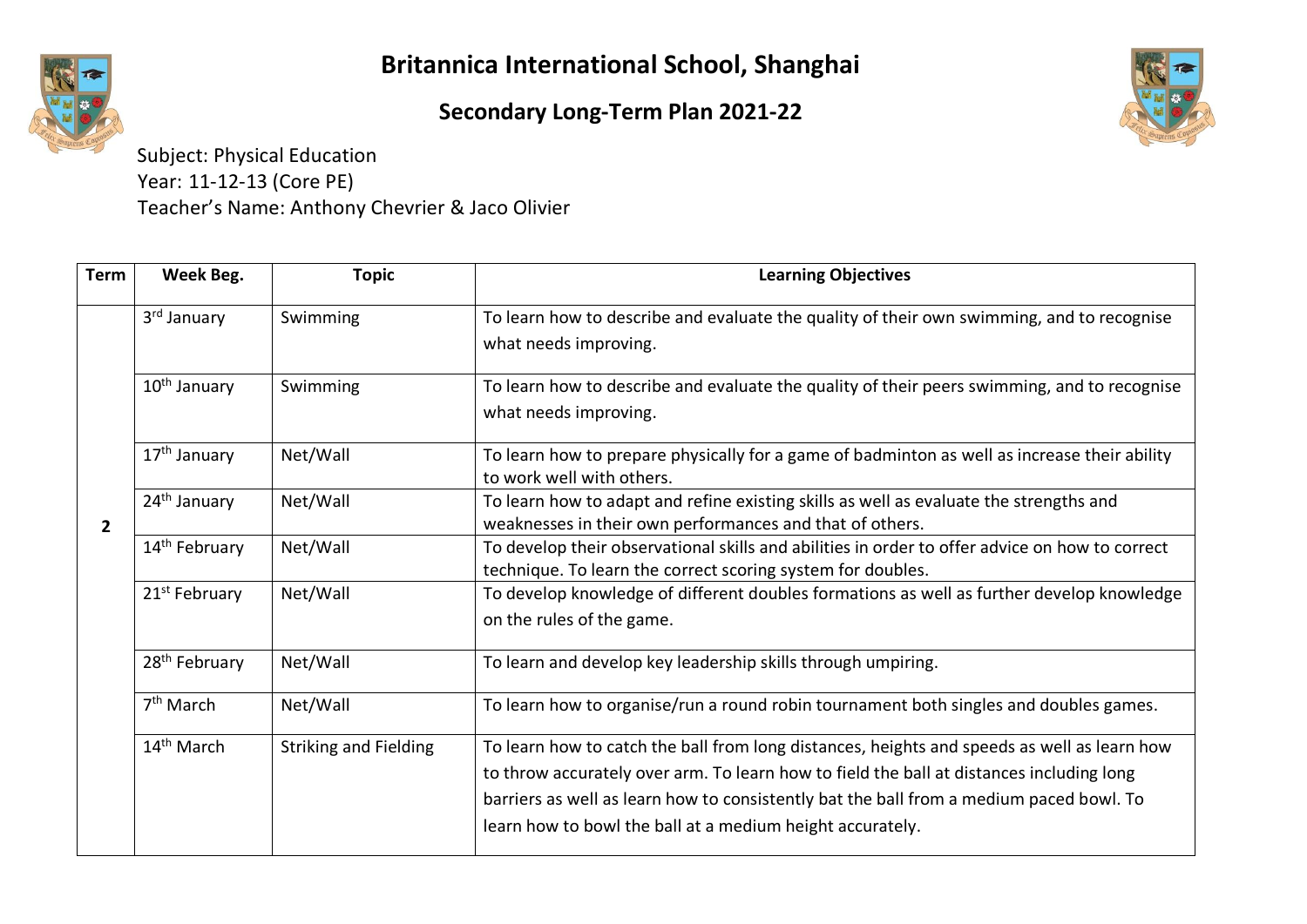



Subject: Physical Education

Year: 11-12-13 (Core PE)

Teacher's Name: Anthony Chevrier & Jaco Olivier

| 21 <sup>st</sup> March | <b>Striking and Fielding</b> | To learn how to make team decisions appropriately as well as make the decision on who<br>catches the ball if two players go for it at the same time. To learn how to choose who plays<br>in what position on the field.                                                                                                                                 |
|------------------------|------------------------------|---------------------------------------------------------------------------------------------------------------------------------------------------------------------------------------------------------------------------------------------------------------------------------------------------------------------------------------------------------|
| 28 <sup>th</sup> March | <b>Striking and Fielding</b> | To learn how to identify an appropriate warm up to help skills in oncoming activities<br>(Rounders) as well as learn how to identify and name muscles that are being exercised<br>during activities. To gain an understanding of how to identify wide balls, no balls, high balls,<br>and body balls as well as know the score system and how to umpire |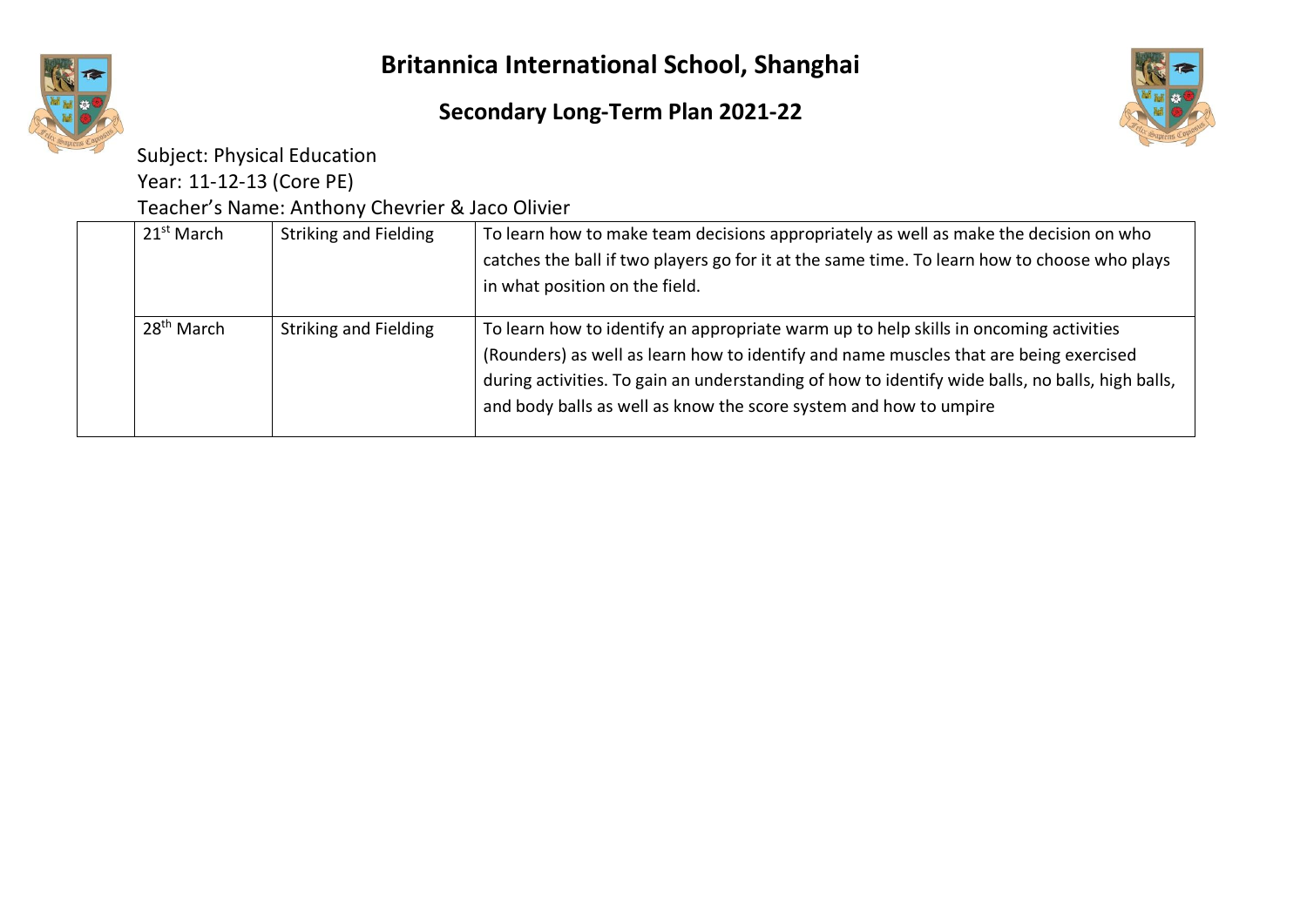#### **Secondary Long-Term Plan 2021-22**



Subject: Mandarin

Year: Y11Native

| <b>Term</b> | Week Beg.                 | <b>Topic</b>             | <b>Learning Objectives</b> |
|-------------|---------------------------|--------------------------|----------------------------|
|             | 3 <sup>rd</sup> January   | 真卷练习                     |                            |
|             |                           | Revision                 |                            |
|             | 10 <sup>th</sup> January  | 真卷练习                     |                            |
|             | 17 <sup>th</sup> January  | 真卷练习                     |                            |
| 2           | 24 <sup>th</sup> January  | 真卷练习                     |                            |
|             | 14 <sup>th</sup> February | 真卷练习                     |                            |
|             | 21 <sup>st</sup> February | 真卷练习                     |                            |
|             | 28 <sup>th</sup> February | 真卷练习                     |                            |
|             | 7 <sup>th</sup> March     | 真卷练习                     |                            |
|             | 14 <sup>th</sup> March    | 真卷练习                     |                            |
|             | 21 <sup>st</sup> March    | 真卷练习                     |                            |
|             | 28 <sup>th</sup> March    | <b>END of TERM EXAMS</b> |                            |

Teacher's Name: Helen Zhao